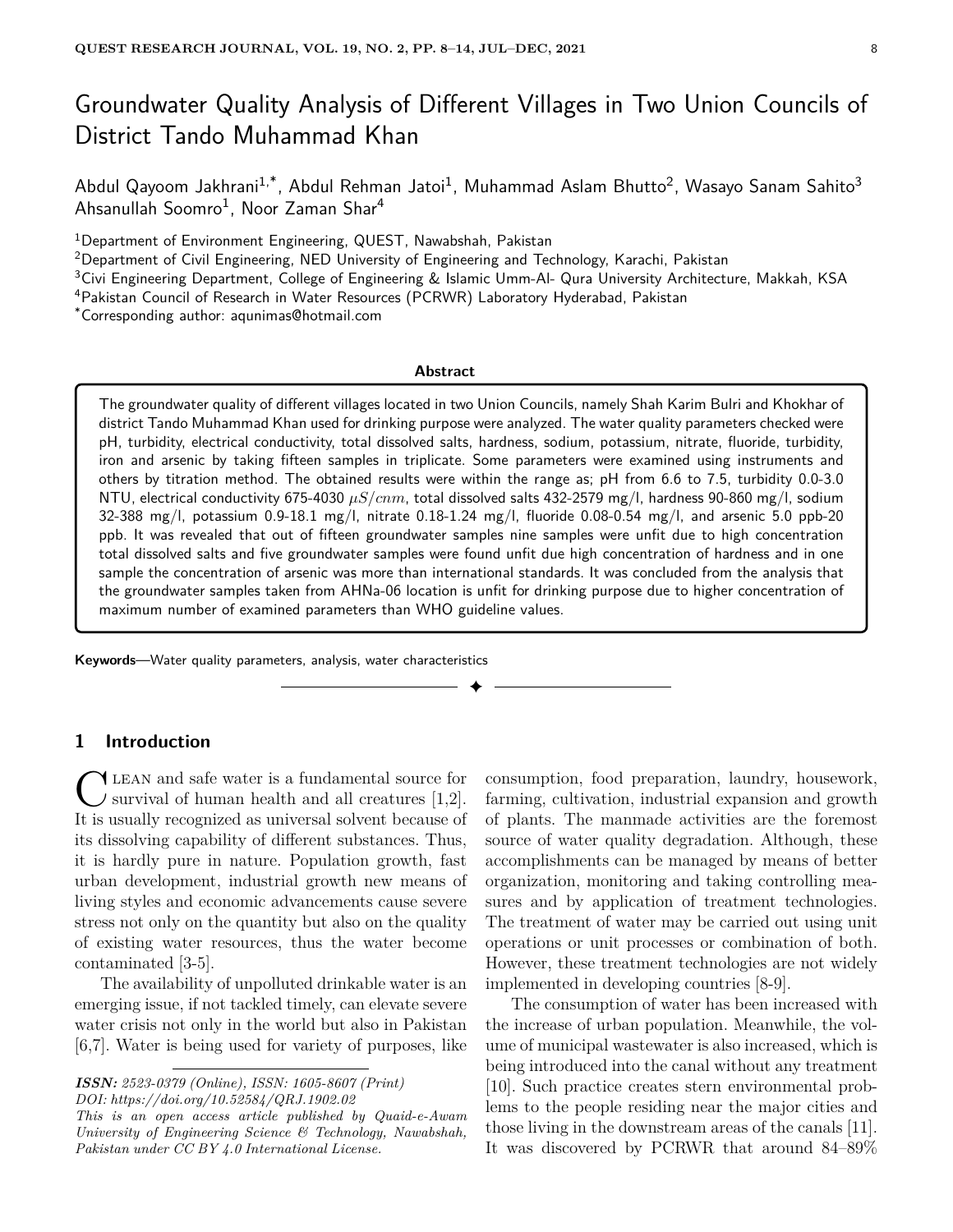water quality of 23 big cities of Pakistan is not up to standards of human consumption [12]. Thus, there should be regular water quality monitoring program in the entire country to save the humans from anticipated water related illnesses [13]. The status of Pakistan in drinking water quality is 80 out of 122 nations [13,14], and just six persons out of ten can access potable water [15]. Although, there are many water treatment plants working in urban areas, but are not sufficient to fulfill the needs of even urban population, leaving behind rural people to manage water for their selves. Thus, the populations residing in rural areas live only on the groundwater. It is stated that about 40% deaths are happened due to water related diseases in Pakistan [16]. One of the reasons behind such poor quality of drinking water is due to release of 2000 MGD of sewage into the surface water bodies in the country [17-18]. Groundwater quality is as important as that of its quantity, because, it decides the suitability for its exploitation and application [19].

Various works have been carried out to see the level of water pollutants and develop effective techniques to treat water to be used of drinking purpose. Raza et. al. [19] revealed that the groundwater of Pakistan is extremely polluted and unsuitable for drinking purposes as the level of pollutants exceed WHO guideline value and NEQS. Hussain et. al. [20] established that the concentration of physicochemical characteristics, heavy metals, and trace metals in industrial wastewaters are more than Pakistan Environmental Protection Agency (PEPA) standards. Azizullah et. al., [13] and Mohseni-Bandpei and Yousefi [21] investigated the impact of industrial effluents, municipal sewage, fish ponds and agronomic runoff on river water quality, and found that not only surface but also groundwater in Pakistan is being contaminated with coliforms, toxic metals and pesticides. Samo et. al. [22] investigated the water quality of Gajra wah canal at Nawabshah Sindh, and the average values of pH, turbidity, TDS and EC in the examined water samples were found 8.4, 627 FTU, 435 mg/l and 654 *µS/cnm* respectively. Lahgari et. al. [23] investigated the water quality of Rohri Canal at Nawabshah, and found that pH of samples were 8.4, turbidity 522.5FTU, TDS 47.2mg/l and EC 78.6  $\mu S/cmm$ . Channa et. al. [24] ana-lyzed the physical, chemical and biological properties of Phueli canal water Hyderabad, and discover that the level of EC and fecal coliforms were more than WHO standards. Jakhrani et. al. [25] analyzed the arsenic level in groundwater Taluka Sakrand, District Shaheed Benazirabad and found concentration of arsenic in groundwater with 60 ppb in Union Council Marvi. In other samples, the level of arsenic was in the range of 20 to 60 ppb. Samtio et. al. [26] examined the groundwater quality of Taluka Dahili, Thar Desert, Pakistan. The average concentration of EC, TDS, Cl, HCO3, NO3 was higher than the maximum permissible limit of WHO guidelines. Pathan et. al. [27] evaluated the groundwater quality of Shahdadkot City and found that the level of E.C, hardness and TDS were exceeding WHO standards. Memon et. al. [28] investigated the physicochemical characteristics of groundwater on the left bank of the Indus River at downstream Kotri barrage. The maximum level of pH was found as 8.1, TDS 4011mg/l, total hardness 1320mg/l, chloride 2260mg/l and sulphate 777mg/l. Lanjwani et. al. [29] randomly collected and analyzed 40 groundwater samples from Taluka Dokri, district Larkana, and it was found that 27.5% samples were not suitable for drinking purposes as the level of TDS, EC and TH were above permissible limits. Jamali et. al. [30] analyzed groundwater quality of Taluka Larkana, and revealed that the level of pH in 53% of examined samples EC of 84%, TH of 21%, and TDS of 84% were beyond the WHO guideline values.

It is established from the literature review that quality of water resources are being contaminated in various part of Sindh province due to various anthropogenic activities and its quantity is also reduced due to lack of proper treatment facilities, supply systems and increasing demand due to increase of population. Thus, this study was conducted to examine the quality of water in different villages located in two union councils, namely Shah Karim Bulri and Khokhar of district Tando Muhammad Khan, Sindh.

The purpose of the study was to check whether the water quality of these villages is within international standards or not. If not, then suggest practicable solutions so save the villagers from any forthcoming vulnerability.

### **2 Materials & Methods**

#### **2.1 Study Area and Water Sampling**

The water samples were collected from different villages of union councils, namely Shah Karim Bulri and Khokhar of district Tando Muhammad Khan. Samples were collected in transparent glass bottles with a capacity of 1liter. The collected samples were carried out in the morning time around 09:00AM Pakistan Standard Time (PST). Furthermore, sample bottles were stored at room temperature in thermopole container. The samples were collected in triplicate from the fifteen sampling points in the year 2021. The handling and transportation of water samples were being made as per standard methods adopted by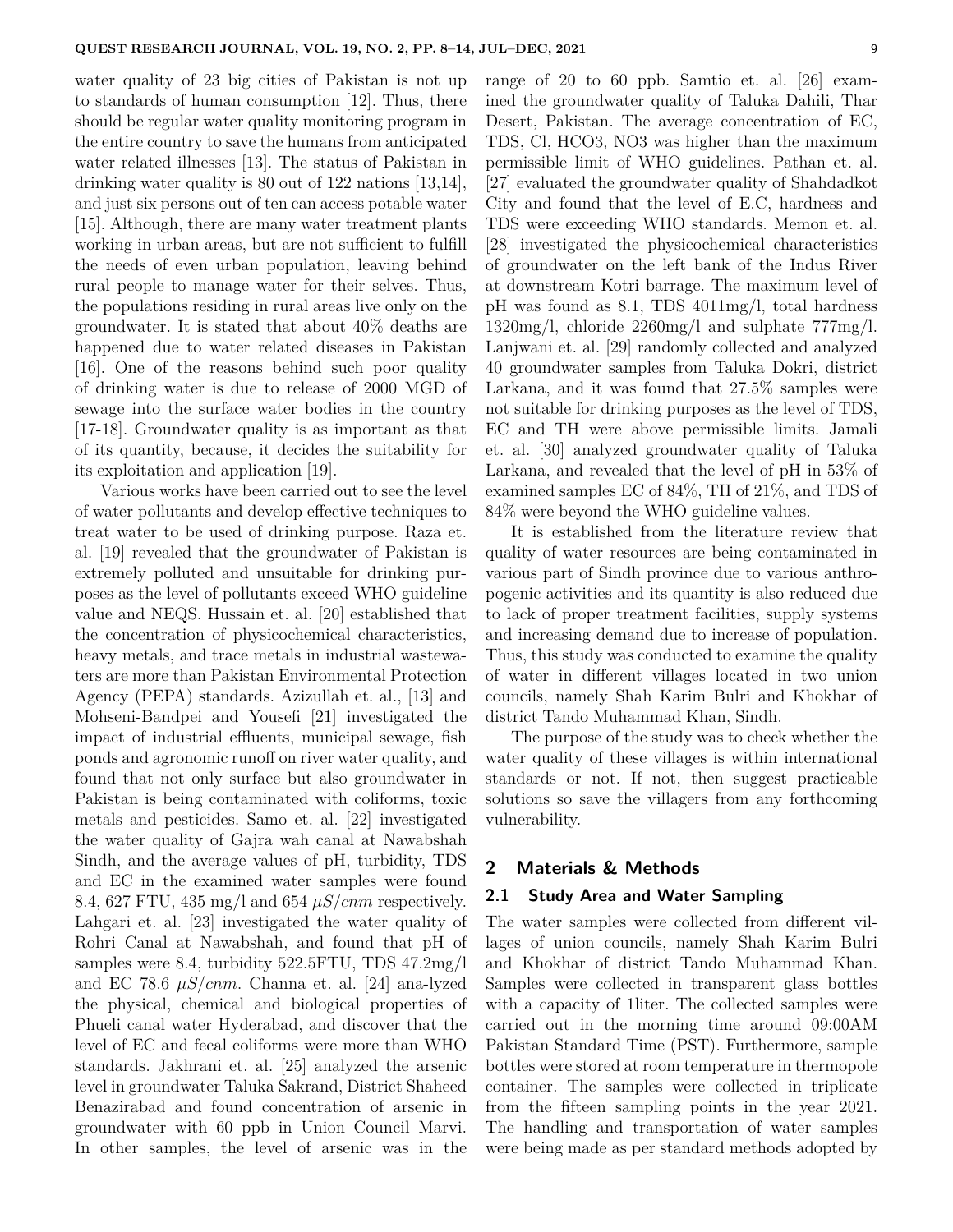[31,32]. The location of each water sample and sample codes are given in Table 1.

#### **2.2 Analysis of Drinking Water Quality**

Instruments used for analysis of groundwater samples after their calibration as per World Health Organization (WHO) standards. The level of pH was measured using pH meter, model HANNA. It was calibrated with buffers of pH 4 and 9. The standard of values of pH should range from 6.5-8.5. Less than 4 value of and greater than 9 badly effect human health. Turbidity was tested with the help of turbidity meter. Electrical conductivity (EC) and total dissolved solids (TDS) were examined with conductivity meter HANNA, HI 9033 Multi range EC Portable meter. Hardness by using titration method, sodium and potassium with the help of flame photometer. Nitrate and fluoride were examined with DR 2800 colorimeter and arsenic by using Arsenic Testing Kit made by Merk. All the samples were analyzed at room temperature.

#### **3 Results & Discussion**

The results obtained from the examination of groundwater quality are given in Tables 2 and 3. A total of ten parameters namely pH, turbidity, potassium, arsenic, electrical conductivity, total dissolved salts, nitrates, fluorides, hardness and sodium were analyzed as per American Society for Testing and Materials (ASTM) methods. The level of pH in the samples KK-01, SML-02, AMK-03, QMM-04, JB-05, AHN-06, YJ-07, KMR1-08, KMR2-09, MKJ-10, HH-11, MM-01, HUM-02, YMM-03 and K-4 were found as 7.0, 7.1, 6.9, 7.3, 7.0, 6.9, 6.8, 7.2, 6.6, 7.1, 6.7, 6.6, 7.5, 6.7 and 7.0 respectively as shown in Figure 1. The results were observed nearest to the neutral value and were within WHO guideline values. The maximum and minimum average of pH value of water samples were found at HUM-02 with 7.5 and 6.6 at KMR2-09 and MM-01 locations respectively.

The average level of turbidity in examined samples are presented in Figure 2. The average turbidity of samples KK-01, SML-02, AMK-03, QMM-04, JB-05, AHN-06, YJ-07, KMR1-08, KMR2-09, MKJ-10, HH-11, MM-01, HUM-02, YMM-03 and K-4 were noted as 1.1, 1.1, 0, 0, 0, 0.3, 0, 1.0, 1.0, 3.0, 1.8, 0, 3.0, 2.0 and 0 respectively. The maximum turbidity was measured as 3 NTU from MKJ-10 and HUM-02 samples, and minimum 0 NTU from AMK-03, QMM-04, JB-05, YJ-07, MM-01 and HUM-02 samples. The turbidity of water samples were found low as these were taken from hand pumps and tube wells.

The average levels of potassium in water samples are given in Figure 3. The potassium concentration of KK-01, SML-02, AMK-03, QMM-04, JB-05, AHN-06, YJ-07, KMR1-08, KMR2-09, MKJ-10, HH-11, MM-01, HUM-02, YMM-03 and K-4 were observed as 4.1, 2.8, 2.4, 2.5, 2.8, 18.1, 6.6, 4.8, 6.9, 2.5, 2.3, 2.0, 0.9, 3.0 and 8.0 mg/l respectively. The maximum and minimum concentration of potassium were observed as 18.1 mg/l and 0.9 mg/l from AHN-06 and HUM-02 samples respectively. Figure 4 shows the average values of arsenic in water samples. The arsenic level in KK-01, SML-02, AMK-03, QMM-04, JB-05, AHN-06, YJ-07, KMR1-08, KMR2-09, MKJ-10, HH-11, MM-01, HUM-02, YMM-03 and K-4 were recorded as 10.0, 5.0, 0, 0, 0, 20.0, 0, 0, 0, 0, 0, 0, 0, 0 and 0 ppb respectively. The maximum level of arsenic were recorded as 20.0 ppb from AHN-06 sample. It was found from results that out of fifteen locations, the fourteen sampling locations were noted below the WHO level and only one location namely AHN-06 was found above the WHO permissible level.

The observed level of electrical conductivity and total dissolved salts in all water samples are presented in Figure 5. The electrical conductivity of KK-01, SML-02, AMK-03, QMM-04, JB-05, AHN-06, YJ-07, KMR1-08, KMR2-09, MKJ-10, HH-11, MM-01, HUM-02, YMM-03 and K-4 were found as 2000, 1435, 1180, 1311, 2520, 4030, 3086, 1610, 3050, 1755, 1019, 952, 675, 2066 and 3060 */cm* respectively. The maximum and minimum values of electrical conductivity were found as 4030  $\mu$ S/cm and 675  $\mu$ S/cnm from AHN-06 and HUM-02 samples. It was found that, all water samples were noted beyond the WHO guideline values. Similarly, the concentration of total dissolved salts in KK-01, SML-02, AMK-03, QMM-04, JB-05, AHN-06, YJ-07, KMR1-08, KMR2-09, MKJ-10, HH-11, MM-01, HUM-02, YMM-03 and K-4 were noted as 1290, 925, 755, 839, 1613, 2579, 1975, 1030, 1952, 1123, 652, 606, 432, 1322 and 1958 mg/l respectively. The maximum and minimum values of total dissolved salts were found as 2579 mg/l and 432 mg/l from AHN-06 and HUM-02 samples. It was observed that, out of fifteen locations, the concentration of TDS in eleven samples were beyond the WHO standards. The large increase at AHN-06 could be attributed to the introduction of higher concentration of electrolytic salts from the open sewerage line. Since, the samples taken from AHN-06 location indicated higher values of TDS as compared to WHO standards. The nitrate and fluoride in all water samples are depicted in Figure 6. The level of nitrate in KK-01, SML-02, AMK-03, QMM-04, JB-05, AHN-06, YJ-07, KMR1-08, KMR2-09, MKJ-10, HH-11, MM-01, HUM-02, YMM-03 and K-4 were noted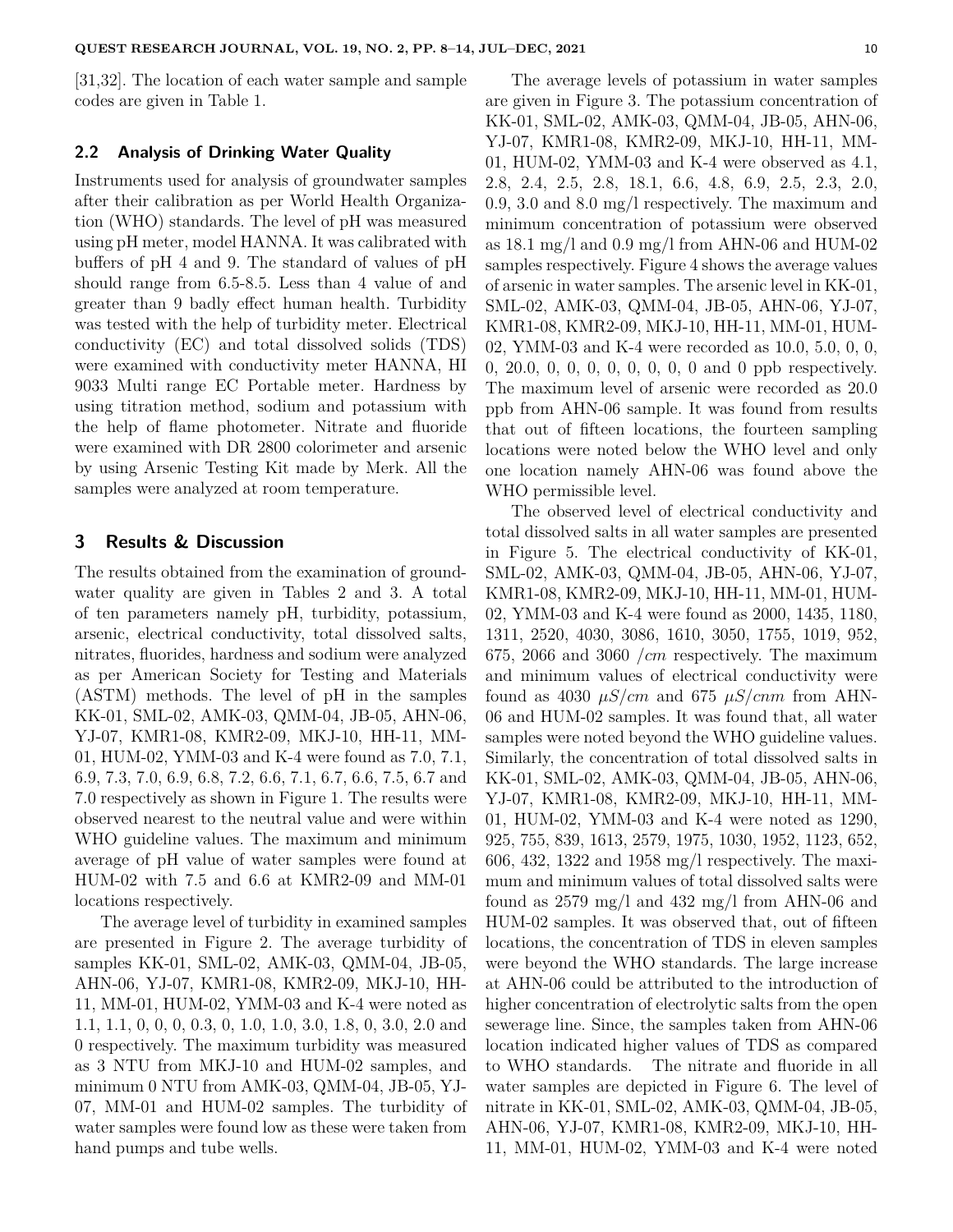| S. No. | Sample locations / villages | <b>Union Council</b> | Sample codes                 |
|--------|-----------------------------|----------------------|------------------------------|
| 01     | Karnal Khalid               | Bulri Karim Shah     | KK-01                        |
| 02     | Saleh Muhammad Lashari      | Bulri Karim Shah     | $SML-02$                     |
| 03     | Ali Muhammad Khokhar        | Bulri Karim Shah     | $AMK-03$                     |
| 04     | Qabool Muhammad Magsi       | Bulri Karim Shah     | $OMM-04$                     |
| 05     | Jumo Burio                  | Bulri Karim Shah     | $JB-05$                      |
| 06     | Abdul Hafiz Nizamani        | Bulri Karim Shah     | $AHN-06$                     |
| 07     | Yousif Jatoi                | Bulri Karim Shah     | $YJ-07$                      |
| 08     | Khan Muhammad Rind          | Bulri Karim Shah     | <b>KMR1-08</b>               |
| 09     | Khan Muhammad Rind          | Bulri Karim Shah     | $\overline{\text{KMR}}$ 2-09 |
| 10     | Murad Khan Jatoi            | Bulri Karim Shah     | $MKJ-10$                     |
| 11     | Hussain Halepoto            | Bulri Karim Shah     | HH-11                        |
| 12     | Menoon Mallah               | Khokar               | $MM-01$                      |
| 13     | Haji Umar Mallah            | Khokar               | $HUM-02$                     |
| 14     | Yar Muhammad Mallah         | Khokar               | YMM-03                       |
| 15     | Sonolo Solongi              | Khokar               | $KKR-04$                     |

TABLE 1: Selected names of villages and sample codes of groundwater



Fig. 1: pH in water samples



Fig. 2: Turbidity in water samples

as 0.8, 0.6, 0.42, 0.32, 0.86, 1.24, 1.0, 0.68, 0.69, 0.74, 0.49, 0.34, 0.18, 0.89 and 0.74 mg/l respectively. The maximum and minimum values of nitrate were found as 1.24 mg/l and 0.18 mg/l from AHN-06 and HUM-02 samples. The level of nitrate in all examined samples were within WHO standard of 10 mg/l. Likewise, the concentration of fluoride in KK-01, SML-02, AMK-03, QMM-04, JB-05, AHN-06, YJ-07, KMR1-08, KMR2-



Fig. 3: Potassium in water samples



Fig. 4: Arsenic in water samples

09, MKJ-10, HH-11, MM-01, HUM-02, YMM-03 and K-4 were measured as 0.31, 0.11, 0.1, 0.19, 0.22, 0.54, 0.41, 0.31, 0.32, 0.16, 0.11, 0.23, 0.08, 0.11 and 0.23 mg/l respectively. The maximum concentration of fluoride was found as 0.54 mg/l and minimum 0.08 mg/l from AHN-06 and HUM-02 samples respectively. It was observed that the concentration of fluoride in examined water samples were within WHO standard.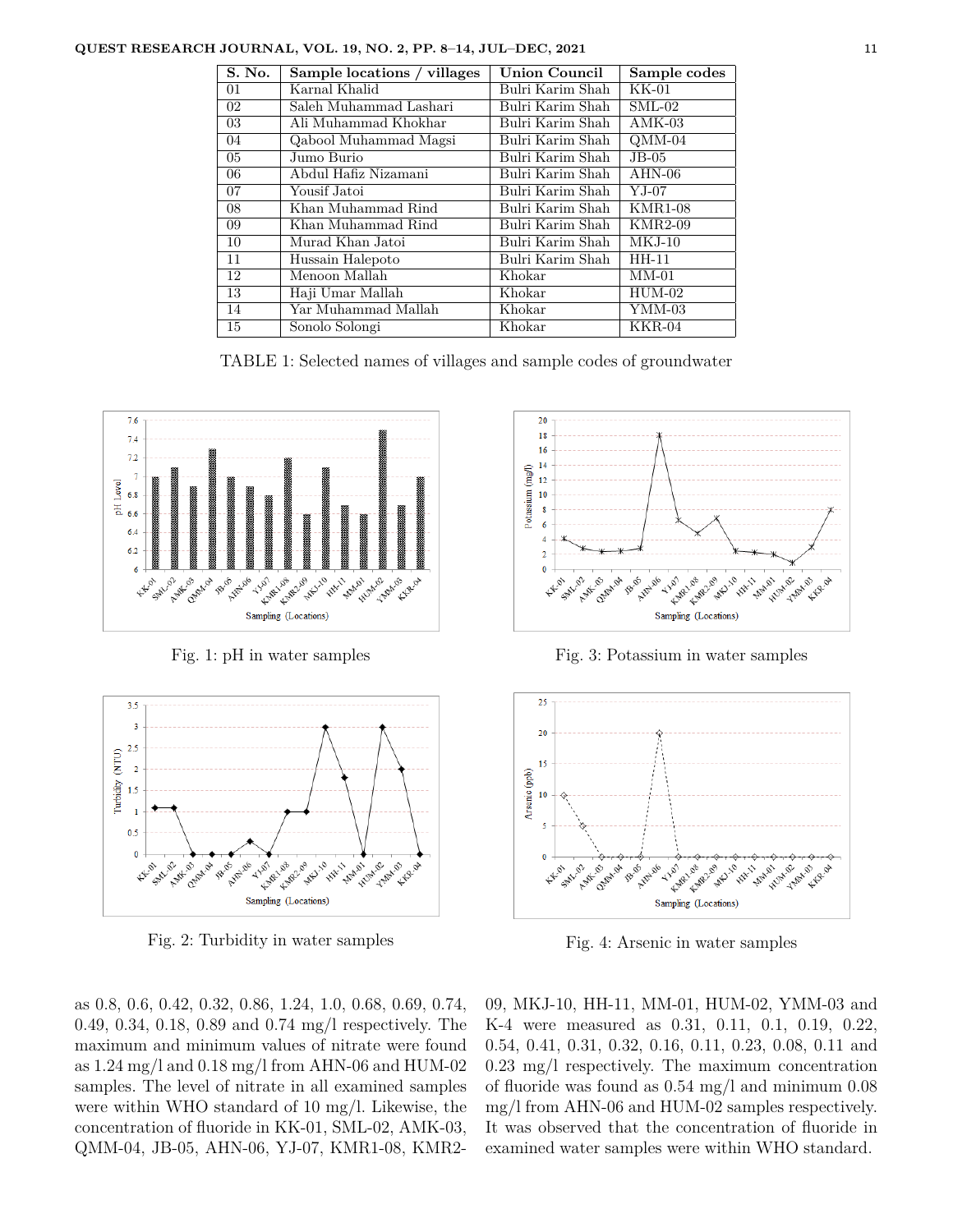

Fig. 5: Electrical conductivity and Total dissolved salts in water samples



Fig. 6: Nitrate and Fluoride in water samples

The level of hardness and concentration of sodium in examined groundwater samples are illustrated in Figure 7. The level of hardness in KK-01, SML-02, AMK-03, QMM-04, JB-05, AHN-06, YJ-07, KMR1- 08, KMR2-09, MKJ-10, HH-11, MM-01, HUM-02, YMM-03 and K-4 were recorded as 320, 160, 140, 180, 330, 860, 560, 280, 750, 210, 110, 100, 90, 590 and 780 mg/l respectively. The maximum level of hardness was recorded as 860 mg/l from AHN-06 and minimum 90 mg/l from HUM-02 samples. It was found that the level of hardness in twelve number samples were beyond WHO guidelines. Similarly, the concentration of sodium in KK-01, SML-02, AMK-03, QMM-04, JB-05, AHN-06, YJ-07, KMR1-08, KMR2-09, MKJ-10, HH-11, MM-01, HUM-02, YMM-03 and K-4 were measured as 155, 77, 81, 99, 180, 388, 289, 123, 199, 98, 85, 76, 32, 233 and 230 mg/l. The maximum level of sodium was recorded as 388 mg/l from AHN-06 and minimum 32 mg/l from HUM-02 sample. It was found that the concentration of sodium of AHN-06, YJ-07, YMM-03 and KKR-04 samples were above the WHO standards.



Fig. 7: Hardness and Sodium in water samples

## **4 Conclusion**

It was found from the analysis that maximum and minimum average values of potassium were 18.1 mg/l and 0.9 mg/l from AHN-06 and HUM-02 samples respectively. The maximum and minimum values of arsenic were 20.0 ppb and 5 ppb at AHN-06 and HUM-02 water sample locations respectively. The maximum and minimum average values of electrical conductivity were found 4030  $\mu$ S/cnm and 675  $\mu$ S/cm at AHN-06 and HUM-02 locations. The level of electrical conductivity in almost all samples were beyond the WHO guideline value. The maximum noted concentration of total dis-solved salts in the examined samples were  $2579 \text{ mg/l}$  and minimum  $432 \text{ mg/l}$  from AHN-06 and HUM-02 samples. It was observed that, out of fifteen samples, eleven numbers showed higher TDS values than WHO guideline value. The maximum level of hardness was recorded as 860 mg/l from AHN-06 sample. Since, in twelve water samples out of fifteen showed higher values of hardness than WHO guideline value. Whereas, the higher concentration of sodium was recorded as 388 mg/l from AHN-06 sample. In general, four water samples showed higher sodium concentration than WHO guideline value. It was found that the level of pH, turbidity, nitrate and fluoride in all examined ground-water samples were within WHO guideline values. It was revealed that out of fifteen groundwater samples nine samples were unfit due to high concentration total dissolved salts and five groundwater samples were found unfit due high concentration of hardness and in one sample the concentration of arsenic was more than international standards, whereas, the remaining parameters were within safe limits. It was concluded from the analysis that the groundwater samples taken from AHN-06 location is unfit for drinking purpose due to higher concentration of different physicochemical parameters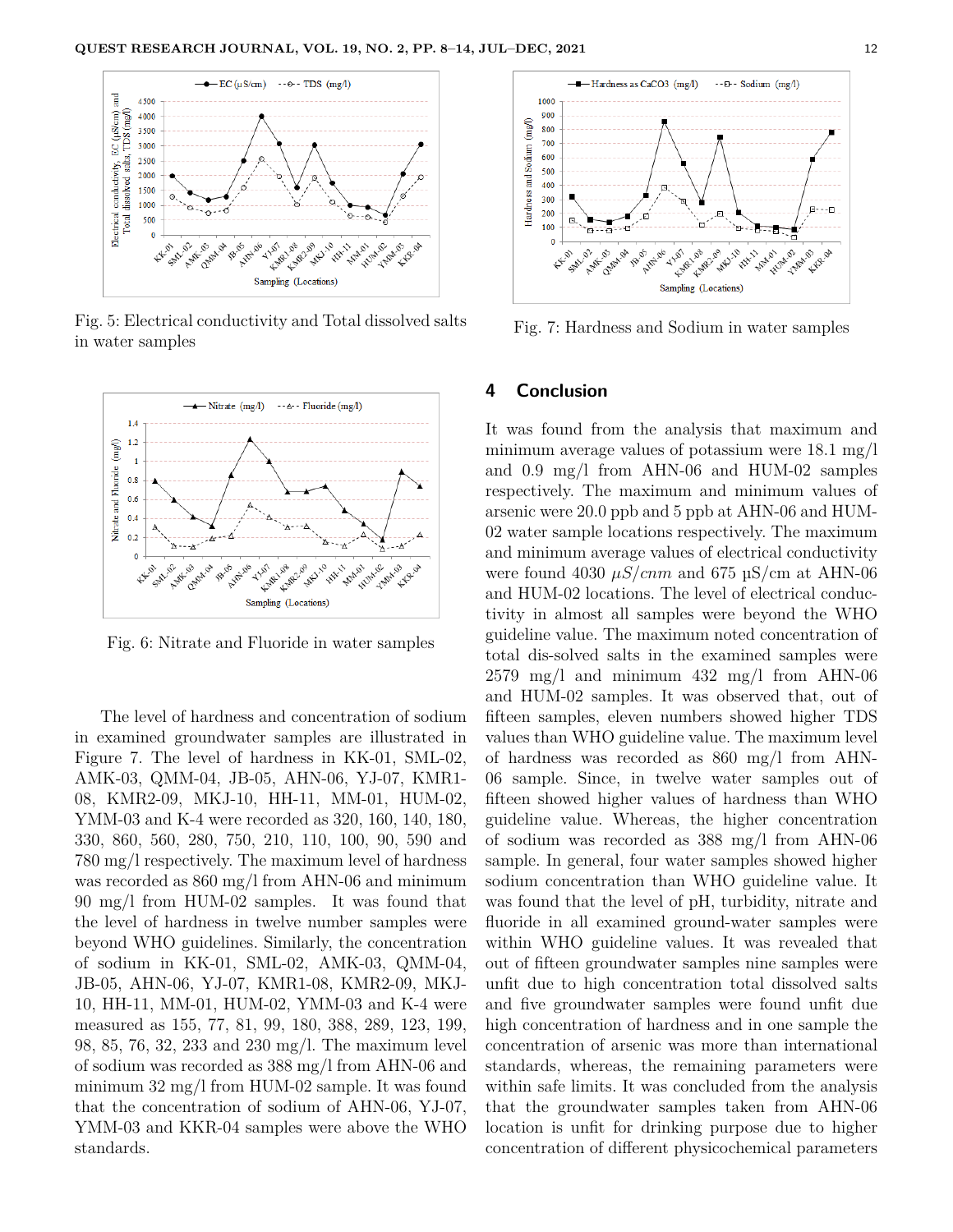|                      |         | Turbidity | $\mathbf{EC}$ | <b>TDS</b> | <b>Hardness</b> |
|----------------------|---------|-----------|---------------|------------|-----------------|
| Sample Code          | pH      |           |               |            |                 |
|                      |         | (NTU)     | $(\mu S/cmm)$ | (mg/l)     | (mg/l)          |
| KK-01                | 7.0     | $1.1\,$   | 2000          | 1290       | 320             |
| $SML-02$             | 7.1     | 1.1       | 1435          | 925        | 160             |
| $AMK-03$             | 6.9     | 0.0       | 1180          | 755        | 140             |
| $OMM-04$             | 7.3     | 0.0       | 1311          | 839        | 180             |
| $JB-05$              | 7.0     | 0.0       | 2520          | 1613       | 330             |
| AHN-06               | 6.9     | 0.3       | 4030          | 2579       | 860             |
| ${\rm YJ\text{-}07}$ | 6.8     | 0.0       | 3086          | 1975       | 560             |
| <b>KMR1-08</b>       | 7.2     | 1.0       | 1610          | 1030       | 280             |
| <b>KMR2-09</b>       | 6.6     | 1.0       | 3050          | 1952       | 750             |
| $MKJ-10$             | 7.1     | 3.0       | 1755          | 1123       | 210             |
| HH-11                | 6.7     | 1.8       | 1019          | 652        | 110             |
| $MM-01$              | $6.6\,$ | 0.0       | 952           | 606        | 100             |
| $HUM-02$             | 7.5     | 3.0       | 675           | 432        | 90              |
| YMM-03               | 6.7     | 2.0       | 2066          | 1322       | 590             |
| $KKR-04$             | 7.0     | 0.0       | 3060          | 1958       | 780             |

TABLE 2: Groundwater quality of different villages of two union councils located in district Tando Muhammad Khan

|                          | Sodium | Potassium | <b>Nitrate</b> | Fluoride | Arsenic |
|--------------------------|--------|-----------|----------------|----------|---------|
| Sample Code              |        |           |                |          |         |
|                          | (mg/l) | (mg/l)    | (mg/l)         | (mg/l)   | (ppb)   |
| $KK-01$                  | 155    | 4.1       | 0.80           | 0.31     | 10.0    |
| $\mathrm{SML}\text{-}02$ | 77     | 2.8       | 0.60           | 0.11     | 5.0     |
| $AMK-03$                 | 81     | 2.4       | 0.42           | 0.10     | 0.0     |
| $OMM-04$                 | 99     | 2.5       | 0.32           | 0.19     | 0.0     |
| $JB-05$                  | 180    | 2.8       | 0.86           | 0.22     | 0.0     |
| $AHN-06$                 | 388    | 18.1      | 1.24           | 0.54     | 20.0    |
| $YJ-07$                  | 289    | 6.6       | 1.00           | 0.41     | 0.0     |
| <b>KMR1-08</b>           | 123    | 4.8       | 0.68           | 0.31     | 0.0     |
| KMR2-09                  | 199    | 6.9       | 0.69           | 0.32     | 0.0     |
| $MKJ-10$                 | 98     | 2.5       | 0.74           | 0.16     | 0.0     |
| HH-11                    | 85     | 2.3       | 0.49           | 0.11     | 0.0     |
| $MM-01$                  | 76     | 2.0       | 0.34           | 0.23     | 0.0     |
| $HUM-02$                 | 32     | 0.9       | 0.18           | 0.08     | 0.0     |
| YMM-03                   | 233    | 3.0       | 0.89           | 0.11     | 0.0     |
| $KKR-04$                 | 230    | 8.0       | 0.74           | 0.23     | 0.0     |

TABLE 3: Groundwater quality of different villages of two union councils located in district Tando Muhammad Khan

than WHO guideline values. It is recommended that continuous monitoring of water quality be carried out in regular intervals and the source contamination may be reduced to retard further contamination of water bodies.

## **References**

- [1] A.R. Jatoi, A.Q. Jakhrani, K.C. Mukwana, A.N. Laghari, and M.M. Tunio, "Study of Physicochemical Properties of Commercial Drinking Bottled Water Brands," Engineering, Technology & Applied Science Research, vol. 8, no. 6, pp. 3576-3579, 2018.
- [2] M.A. Pathan, R.A. Lashari, and M. Maira, "Physical and chemical contamination studies of drinking water in the vicinity of Jamshoro area (Jetharo Village) Sindh, Pakistan," International Journal of Engineering Science, vol. 8, issue 6, pp. 7985-17989, 2018.
- [3] A.A. Mahessar, S. Qureshi, A.L. Qureshi, K. Ansari, and G.H. Dars, "Impact of the effluents of Hyderabad city, Tando Muhammad Khan, and Matli on Phuleli canal water," Engineering, Technology & Applied Science Research, vol. 10, no. 1, pp. 5281-5287, 2020.
- [4] E.O. Oyelude and S. Ahenkorah, "Quality of sachet water and bottled water in Bolgatanga municipality of Ghana," Research Journal of Applied Sciences, Engineering and Technology, vol. 4, no. 9, pp. 1094-1098, 2012.
- [5] R. Cidu, F. Frau, and P. Tore, "Drinking water quality: Comparing inorganic components in bottled water and Italian tap water," Journal of Food Composition and Analysis, vol. 24, no. 2, pp. 184-193, 2011.
- [6] U.B. Nisar, M.R. Khan, S. Khan, M. Farooq, M.R. Mughal, K.A. Ahmed, S.S. Razzaq, and A. Niaz, "Quaternary Paleodepositional Environmentsin relation to ground water occurrence in lesser Himalayan region, Pakistan," Journal of Himalayan Earth Sciences, vol. 51, no. 1, pp. 99–112, 2018.
- [7] S. Khan, U.B. Nisar, S.A. Ehsan, A. Farid, S.M. Shahzad,